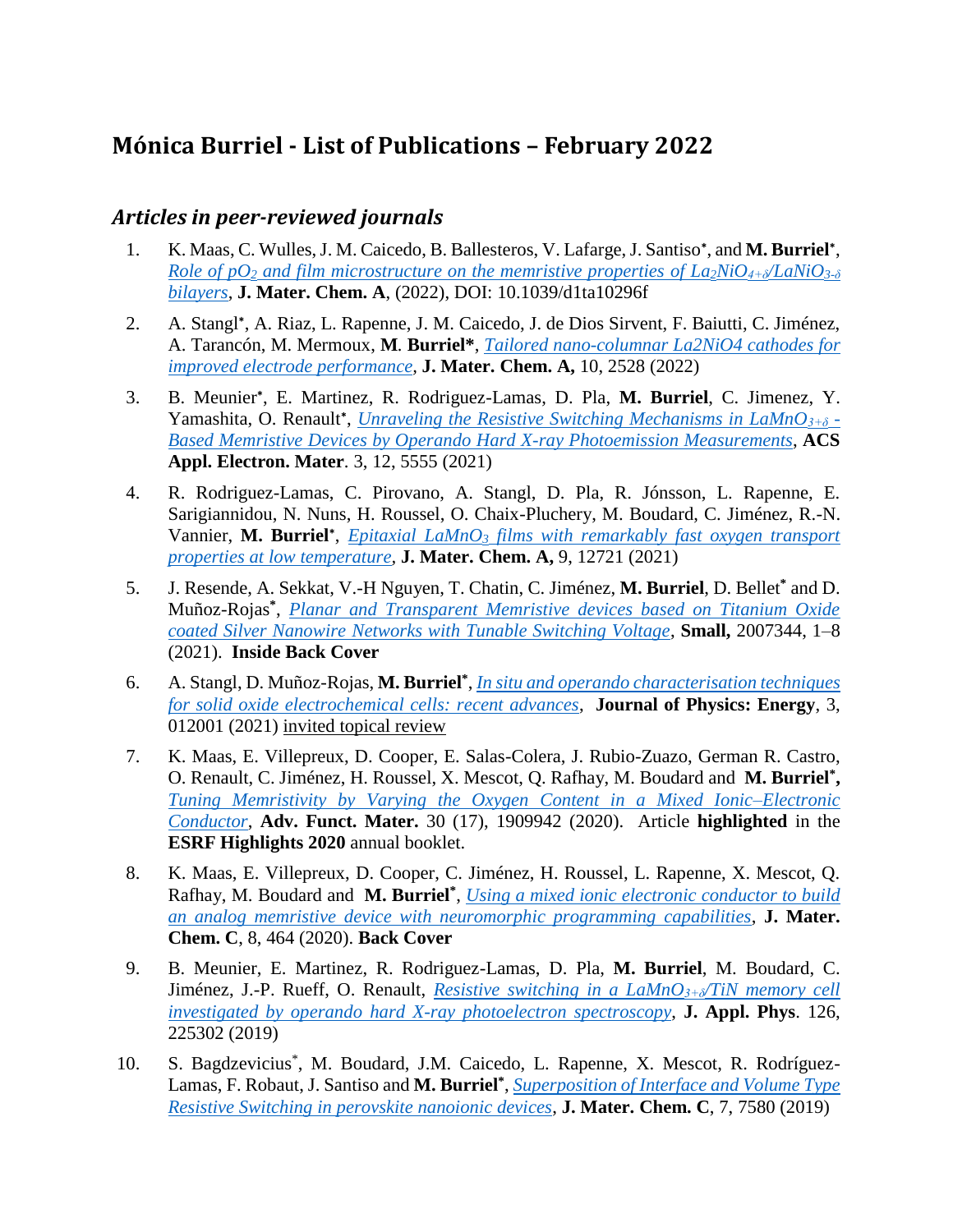- 11. B. Meunier\* , D. Pla, R. Rodriguez-Lamas, M. Boudard, O. Chaix-Pluchery, E. Martinez, N. Chevalier, C. Jiménez, **M. Burriel\*** , O. Renault, *Microscopic mechanisms of local interfacial resistive switching in LaMnO3+δ*, **ACS Applied Electronic Materials** 7, 7580 (2019[\)https://pubs.acs.org/doi/10.1021/acsaelm.9b00030](https://pubs.acs.org/doi/10.1021/acsaelm.9b00030)
- 12. M. Aono, C. Baeumer, P. Bartlett, S. Brivio, G. Burr, **M. Burriel,** *et al.*, *[Valence change](https://pubs.rsc.org/en/content/articlelanding/2019/fd/c8fd90057d)  ReRAMs (VCM) - [Experiments and modelling: general discussion](https://pubs.rsc.org/en/content/articlelanding/2019/fd/c8fd90057d)*, **Faraday Discuss.** 213, 259-286 (2019)
- 13. S. Bagdzevicius<sup>\*</sup>, M. Boudard<sup>\*</sup>, J.M. Caicedo, X. Mescot, R. Rodríguez-Lamas, J. Santiso and **M. Burriel\* ,** *[Bipolar "table with legs" resistive switching in epitaxial perovskite](https://www.sciencedirect.com/science/article/abs/pii/S0167273818306519)  [heterostructures](https://www.sciencedirect.com/science/article/abs/pii/S0167273818306519)*, **Solid State Ionics**, 334, 29-35 (2019)
- 14. R. Rodriguez-Lamas, D. Pla, O. Chaix-Pluchery, B. Meunier, F. Wilhelm, A. Rogalev, L. Rapenne, X. Mescot, Q. Rafhay, H. Roussel, M. Boudard, C. Jiménez and **M. Burriel\* ,** *Integration of LaMnO3+δ [films on platinized silicon substrates for resistive switching](https://www.beilstein-journals.org/bjnano/articles/10/38)  [applications by PI-MOCVD](https://www.beilstein-journals.org/bjnano/articles/10/38)*, **Beilstein J. Nanotechnol.,** 10, 389–398 (2019)
- 15. F. Chiabrera, I. Garbayo, D. Pla, **M. Burriel**, F. Wilhelm, A. Rogalev, M. Núñez, A. Morata, and A. Tarancón\* , *Unraveling [bulk and grain boundary electrical properties in](https://aip.scitation.org/doi/10.1063/1.5054576)  La0.8Sr0.2Mn1−yO3±δ [thin films](https://aip.scitation.org/doi/10.1063/1.5054576)*, **APL Mater.** 7, 013205 (2019)
- 16. A. Saranya, A. Morata, D. Pla, **M. Burriel**, F. Chiabrera, I. Garbayo, A. Hornés, J.A. Kilner, A. Tarancón<sup>\*</sup>, *[Unveiling the outstanding oxygen mass transport properties of Mn](https://pubs.acs.org/doi/abs/10.1021/acs.chemmater.8b01771)[rich perovskites in grain boundary-dominated La](https://pubs.acs.org/doi/abs/10.1021/acs.chemmater.8b01771)0.8Sr0.2(Mn1-xCox)0.85O3±δ nanostructures*, **Chem. Mater.,** 30 (16), 5621–5629 (2018)
- 17. D. Pla, C. Jiménez and **M. Burriel\*** , *[Engineering of Functional Manganites Grown by](https://onlinelibrary.wiley.com/doi/10.1002/admi.201600974)  [MOCVD for Miniaturized Devices,](https://onlinelibrary.wiley.com/doi/10.1002/admi.201600974)* **Adv. Mater. Interfaces,** 4, 1600974 (2017), invited Research news to the Special Issue on Perovskites and Related Structures. **Back Cover**
- 18. S. Bagdzevicius, K. Maas, M. Boudard and **M. Burriel\*** , *[Interface-type resistive switching](https://link.springer.com/article/10.1007/s10832-017-0087-9)  [in perovskite materials,](https://link.springer.com/article/10.1007/s10832-017-0087-9)* **J. Electroceram.,** 39 (1-4), 157-184 (2017) invited article to the Special Theme Issue: Resistive Switching: Oxide Materials, Mechanisms, Devices and Operations. **Front Cover**
- 19. R. K. Sharma, S.-K. Cheah, **M. Burriel**, L. Dessemond, J.-M. Bassat, and E. Djurado, *Design of La2−xPrxNiO4+δ [SOFC cathodes: a compromise between electrochemical](https://pubs.rsc.org/en/content/articlelanding/2017/ta/c6ta08011a)  [performance and thermodynamic stability](https://pubs.rsc.org/en/content/articlelanding/2017/ta/c6ta08011a)*, **J. Mater. Chem. A**, 5 (3), 1120–1132 (2017)
- 20. K.-T Wu, H. Téllez, J. Druce, **M. Burriel**, F. Yang, D. W McComb, T.Ishihara, J. A. Kilner, S. J. Skinner, *Surface chemistry and restructuring in thin-film*  $La_{n+1}Ni_nO_{3n+1}$  *(n = [1, 2 and 3\) Ruddlesden–Popper oxides](https://pubs.rsc.org/en/content/articlelanding/2017/ta/c7ta01781b)*, **J. Mater. Chem. A**, 5 (19), 9003–9013 (2017)
- 21. O. Çelikbilek, D. Jauffrès, E. Siebert, L. Dessemond, M. Burriel, C.L. Martin, E. Djurado\*, *[Rational design of hierarchically nanostructured electrodes for solid oxide fuel cells](https://www.sciencedirect.com/science/article/abs/pii/S0378775316313556)*, **J. Power Sources**. 333, 72–82 (2016)
- 22. R.K. Sharma, **M. Burriel**, L. Dessemond, J.-M. Bassat, E. Djurado\* , *Lan+1NinO3n+1 [\(n = 2](https://www.sciencedirect.com/science/article/abs/pii/S0378775316307492)  [and 3\) phases and composites for solid oxide fuel cell cathodes: Facile synthesis and](https://www.sciencedirect.com/science/article/abs/pii/S0378775316307492)  [electrochemical properties](https://www.sciencedirect.com/science/article/abs/pii/S0378775316307492)*, **J. Power Sources** 325, 337–345 (2016)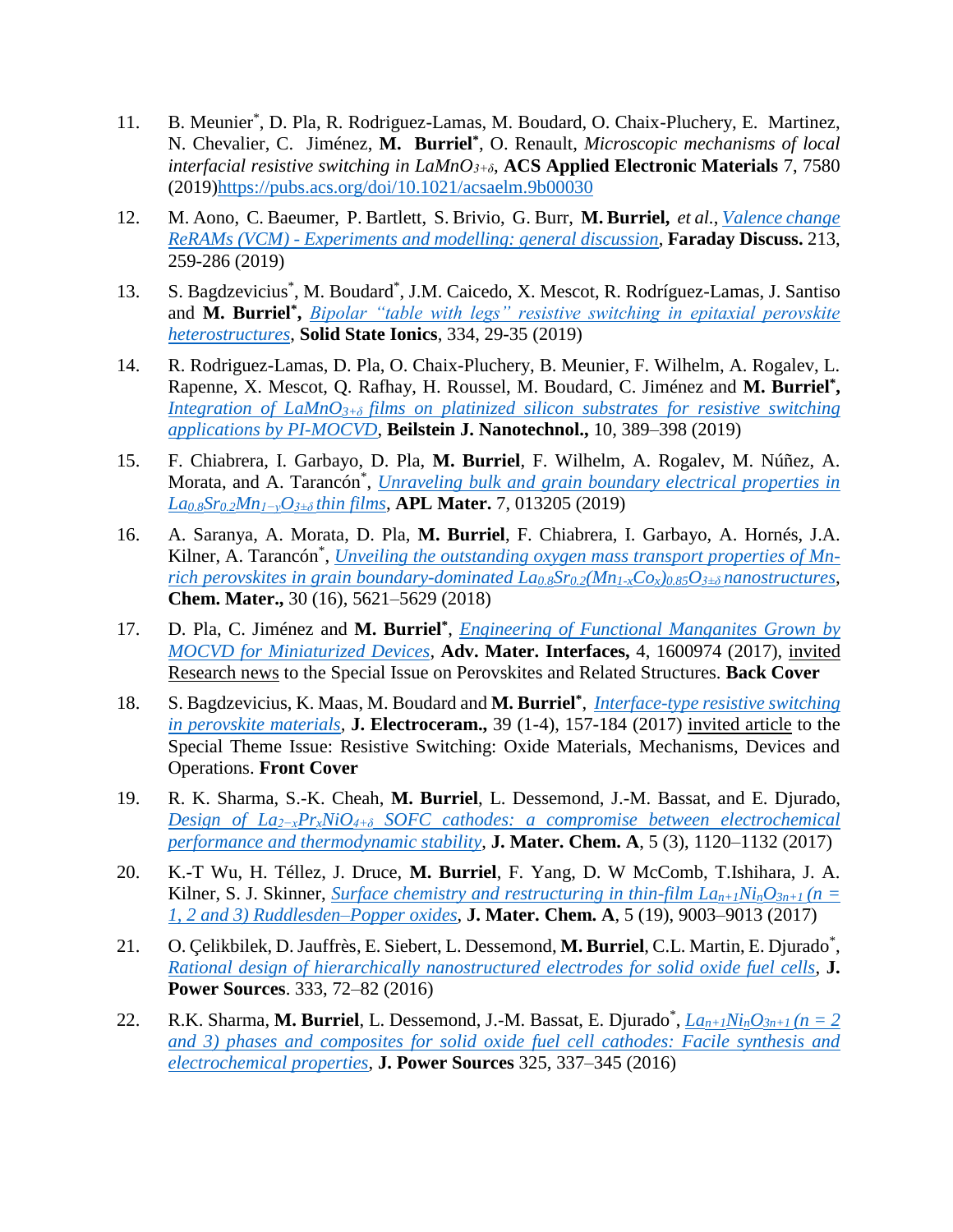- 23. M. Burriel<sup>\*</sup>, H. Téllez, R.J. Chater, R. Castaing, P. Veber, M. Zaghrioui, T. Ishihara, J.A. Kilner, J.-M. Bassat, *[Influence of Crystal Orientation](https://pubs.acs.org/doi/abs/10.1021/acs.jpcc.6b05666) and Annealing on the Oxygen [Diffusion and Surface Exchange of La](https://pubs.acs.org/doi/abs/10.1021/acs.jpcc.6b05666)2NiO4+δ*, **J. Phys. Chem. C** 120, 17927–17938 (2016)
- 24. R.K. Sharma, M. Burriel, L. Dessemond, V. Martin, J.-M. Bassat, E. Djurado\*, An *[innovative architectural design to enhance the electrochemical performance of La](https://www.sciencedirect.com/science/article/abs/pii/S0378775316302816?via%3Dihub)2NiO4+δ [cathodes for solid oxide fuel cell applications](https://www.sciencedirect.com/science/article/abs/pii/S0378775316302816?via%3Dihub)*, **J. Power Sources**. 316, 17–28 (2016)
- 25. E. Djurado\* , A. Salaün, G. Mignardi, A. Rolle, **M. Burriel**, S. Daviero-Minaud, R.N. Vannier, *[Electrostatic spray deposition of Ca](https://www.sciencedirect.com/science/article/abs/pii/S0167273815300217)3Co4O9+δ layers to be used as cathode [materials for IT-SOFC](https://www.sciencedirect.com/science/article/abs/pii/S0167273815300217)*, **Solid State Ionics**. 286, 102–110 (2016)
- 26. R.K. Sharma, **M. Burriel**, L. Dessemond, J.M. Bassat, E. Djurado\* , *[Design of interfaces](https://pubs.rsc.org/en/content/articlelanding/2016/ta/c6ta04845e)  in efficient Ln*<sub>2</sub>*NiO*<sub>4+ $\delta$ </sub>(*Ln* = *La, Pr*) *cathodes for SOFC applications*, **J. Mater. Chem. A,** 4, 12451–12462 (2016)
- 27. O. Celikbilek, D. Jauffres, L. Dessemond, **M. Burriel**, C. L. Martin, and E. Djurado, *[A](https://iopscience.iop.org/article/10.1149/07207.0081ecst/meta)  [Coupled Experimental/Numerical Approach for Tuning High-Performing SOFC-Cathode](https://iopscience.iop.org/article/10.1149/07207.0081ecst/meta)*, **ECS Trans.**, 72 (7), 81–92 (2016)
- 28. R. K. Sharma, O. Celikbilek, **M. Burriel**, L. Dessemond, J.-M. Bassat, and E. Djurado, *Electrochemical [Performance and Chemical Stability of Architecturally Designed La](https://iopscience.iop.org/article/10.1149/07233.0001ecst)2 <sup>x</sup>PrxNi O4+δ [IT-SOFC Cathodes](https://iopscience.iop.org/article/10.1149/07233.0001ecst)*, **ECS Trans.** 72 (33), 1–8 (2016)
- 29. R. K. Sharma, **M. Burriel** and E. Djurado\* , *La4Ni3O10-δ [as an efficient solid oxide fuel cell](http://pubs.rsc.org/en/Content/ArticleLanding/2015/TA/C5TA07862H)  [cathode: electrochemical properties versus microstructure](http://pubs.rsc.org/en/Content/ArticleLanding/2015/TA/C5TA07862H)*, **J. Mater. Chem. A** 3, 23833- 23843 (2015)
- 30. Y. Chen# , H. Téllez# , **M. Burriel#** , F. Yang, N. Tsvetkov, Z. Cai, D. W. McComb, J. A. Kilner<sup>\*</sup>, and B. Yildiz<sup>\*</sup>, *Segregated chemistry and structure on (001) and (100) surfaces of*  $(La_{1-x}Sr_x)_{2}CoO_4$  *override the crystal anisotropy in oxygen exchange kinetics*, **Chem. Mater.** 27 (15), 5436–5450 (2015) ( $*$  these three authors contributed equally)
- 31. A.M. Saranya, D. Pla, A. Morata, A. Cavallaro, J. Canales-Vázquez, J.A. Kilner, **M. Burriel**\* and A. Tarancón\* , *[Engineering Mixed Ionic Electronic Conduction in](http://onlinelibrary.wiley.com/doi/10.1002/aenm.201500377/abstract)  La0.8Sr0.2MnO3+δ [Nanostructures through Fast Grain Boundary Oxygen Diffusivity](http://onlinelibrary.wiley.com/doi/10.1002/aenm.201500377/abstract)*, **Adv. Energy Mater.** 5 (11), 1500377 (2015). **Work featured in the back cover.**
- 32. T. Inprasit, S. Wongkasemjit, S. J. Skinner, **M. Burriel** and P. Limthongkul\* , *[Effect of Sr](http://pubs.rsc.org/en/content/articlelanding/2014/ra/c4ra11672k)  substituted La2−xSrxNiO4±δ [\(x = 0, 0.2, 0.4, 0.6, and 0.8\) on oxygen stoichiometry and](http://pubs.rsc.org/en/content/articlelanding/2014/ra/c4ra11672k)  [oxygen transport properties,](http://pubs.rsc.org/en/content/articlelanding/2014/ra/c4ra11672k)* **RSC Adv.** 5 (4), 2486-2492 (2015)
- 33. A. Tarancón, A. Morata, D. Pla, A.M.Saranya, F.Chiabrera, I. Garbayo, A. Cavallaro, J. Canales-Vázquez, J.A.Kilner and **M. Burriel***, [Grain boundary engineering to improve](http://ecst.ecsdl.org/content/69/16/11.abstract)  [ionic conduction in thin films for micro-SOFCs,](http://ecst.ecsdl.org/content/69/16/11.abstract)* **ECS Transactions** 69 (16), 11-16 (2015)
- 34. K.-T. Wu, H. Téllez, J. Druce, **M. Burriel**, T. Ishihara, J.A. Kilner and S. Skinner, *Surface composition of layered Ruddlesden-Popper*  $La_{n+1}Ni_nO_{3n+1}$  *(* $n = 1, 2$  *and 3) [epitaxial films,](http://ecst.ecsdl.org/content/66/2/89.abstract)* **ECS Transactions** 66 (2), 89-93 (2015)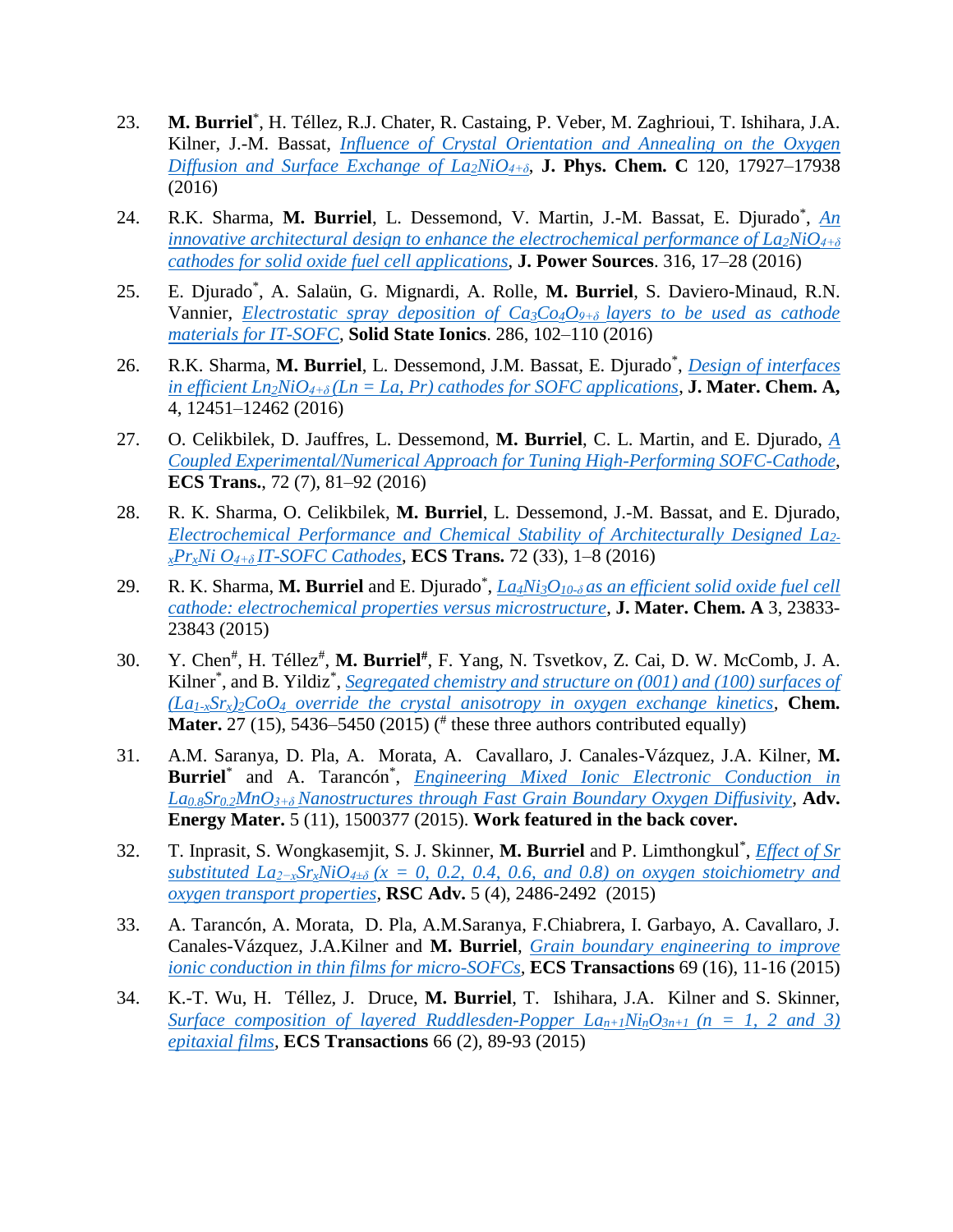- 35. **M. Burriel**\* , S. Wilkins, J. P. Hill, M. A. Muñoz-Márquez, H. H. Brongersma, J. A. Kilner, M. P. Ryan, and S. J. Skinner, *[Absence of Ni on the outer surface of Sr doped La](http://pubs.rsc.org/En/content/articlelanding/2014/ee/c3ee41622d)2NiO<sup>4</sup> [single crystals](http://pubs.rsc.org/En/content/articlelanding/2014/ee/c3ee41622d)*, **Energy Environ. Sci.** 7, 1, 311-316 (2014)
- 36. J. A. Kilner and **M. Burriel**, *[Materials for Intermediate-Temperature Solid-Oxide Fuel](http://www.annualreviews.org/doi/abs/10.1146/annurev-matsci-070813-113426)  [Cells,](http://www.annualreviews.org/doi/abs/10.1146/annurev-matsci-070813-113426)* **Annu. Rev. Mater. Res.** 44-1 (2014) invited review
- 37. J. Druce\* , H. Téllez\* , **M. Burriel**, M. D. Sharp, L. J. Fawcett, S. N. Cook, D. S. McPhail, T. Ishihara, H. H. Brongersma, and J. A. Kilner, *[Surface Termination and Subsurface](http://pubs.rsc.org/en/Content/ArticleLanding/2014/EE/c4ee01497a)  [Restructuring of Perovskite-based Solid Oxide Electrode Materials,](http://pubs.rsc.org/en/Content/ArticleLanding/2014/EE/c4ee01497a)* **Energy Environ. Sci.** 7, 3593-3599 (2014)
- 38. F. Yang, Y. Chen, Z. Cai, N. Tsvetkov, **M. Burriel**, H. Tellez, B. Yildiz, J. A. Kilner, D.B. Williams and D.W. McComb, *[High Resolution Electron Microscopy Characterization of](http://journals.cambridge.org/article_S1431927614011295)  (La0.5Sr0.5)2CoO<sup>4</sup> [Thin Film Cathode Materials](http://journals.cambridge.org/article_S1431927614011295)*. **Microsc. Microanal.** 20 (Suppl. 3), 1912- 1913 (2014)
- 39. H. Téllez\* , A. Aguadero, J. W. Druce, **M. Burriel**, J. A. Kilner, D. S. McPhail, S. Fearn, T. Ishihara, *[New Perspectives in Surface Analysis of Energy Materials by combined Time](http://pubs.rsc.org/en/content/articlelanding/2014/ja/c3ja50292a)[of-Flight Secondary Ion Mass Spectrometry \(ToF-SIMS\) and High Sensitivity Low-Energy](http://pubs.rsc.org/en/content/articlelanding/2014/ja/c3ja50292a)  [Ion Scattering \(HS-LEIS\)](http://pubs.rsc.org/en/content/articlelanding/2014/ja/c3ja50292a)*, **J. Anal. Atom. Spec.** 29 (8), 1361-1370 (2014)
- 40. J.M. Bassat\* , **M. Burriel\*** , O. Wahyudi, R. Castaing, M. Ceretti, P. Veber, I. Weill, A. Villesuzanne, J.C. Grenier, W. Paulus, and J.A. Kilner, *[Anisotropic oxygen diffusion](http://pubs.acs.org/doi/abs/10.1021/jp409057k)  [properties in Pr](http://pubs.acs.org/doi/abs/10.1021/jp409057k)2NiO4+δ and Nd2NiO4+δ single crystals,* **J. Phys. Chem. C.** 117 (50), 26466–26472 (2013)
- 41. J. Zapata, **M. Burriel\*** , P. García, J. A. Kilner and J. Santiso\* , *[Anisotropic](http://pubs.rsc.org/en/content/articlelanding/2013/TA/c3ta10749c) <sup>18</sup>O tracer diffusion in epitaxial films of GdBaCo2O5+δ [cathode material with different orientations](http://pubs.rsc.org/en/content/articlelanding/2013/TA/c3ta10749c)*, **J. Mater. Chem. A** 1, 7408-7414 (2013)
- 42. N. Ortiz-Vitoriano, I. Ruiz de Larramendi, S.N. Cook, **M. Burriel,** A. Aguadero, J.A. Kilner and T. Rojo\*, *[The Formation of Performance Enhancing Pseudo-Composites in the](http://onlinelibrary.wiley.com/doi/10.1002/adfm.201300481/abstract)  Highly Active La1-xCaxFe0.8Ni0.2O3-δ [System for IT-SOFC Application](http://onlinelibrary.wiley.com/doi/10.1002/adfm.201300481/abstract)*, **Adv. Funct. Mater.** 23 (41), 5131-5139 (2013)
- 43. J.A. Kilner, H. Tellez Lozano, **M. Burriel**, S. Cook, and J. Druce, *[The Application Of Ion](http://ecst.ecsdl.org/content/57/1/1701.abstract)  [Beam Analysis To Mass Transport Studies In Mixed Electronic Ionic Conducting](http://ecst.ecsdl.org/content/57/1/1701.abstract)  [Electrodes,](http://ecst.ecsdl.org/content/57/1/1701.abstract)* **ECS Transactions** 57 (1), 1701-1708 (2013)
- 44. J. M. Bassat, **M. Burriel**, M. Ceretti, P. Veber, J.C. Grenier, W. Paulus and J.A. Kilner, *[Highlights on the anisotropic oxygen transport properties of nickelates with K](http://ecst.ecsdl.org/content/57/1/1753.abstract)2NiF4-type [structure: links with the electrochemical properties of the corresponding IT-SOFC's](http://ecst.ecsdl.org/content/57/1/1753.abstract)  [cathodes,](http://ecst.ecsdl.org/content/57/1/1753.abstract)* **ECS Transactions** 57 (1), 1753-1760 (2013)
- 45. V. B. Vert, J. M. Serra, J. A. Kilner, **M. Burriel\*** , *[Enhanced oxygen diffusion in low](http://www.sciencedirect.com/science/article/pii/S0378775312007732)  barium-containing La0.2175Pr0.2175Ba0.145Sr0.4Fe0.8Co0.2O3-δ [intermediate temperature solid](http://www.sciencedirect.com/science/article/pii/S0378775312007732)  oxide fuel [cell cathodes,](http://www.sciencedirect.com/science/article/pii/S0378775312007732)* **J. Power Sources** 213, 270-274(2012)
- 46. **M. Burriel\*** , J. Peña-Martínez, R.J. Chater, S. Fearn, A.V. Berenov, S.J. Skinner, J.A. Kilner, *[Anisotropic Oxygen Ion Diffusion in Layered PrBaCo](http://pubs.acs.org/doi/abs/10.1021/cm203502s)2O5+δ,* **Chem. Mater.** 24 (3), 613–621 (2012)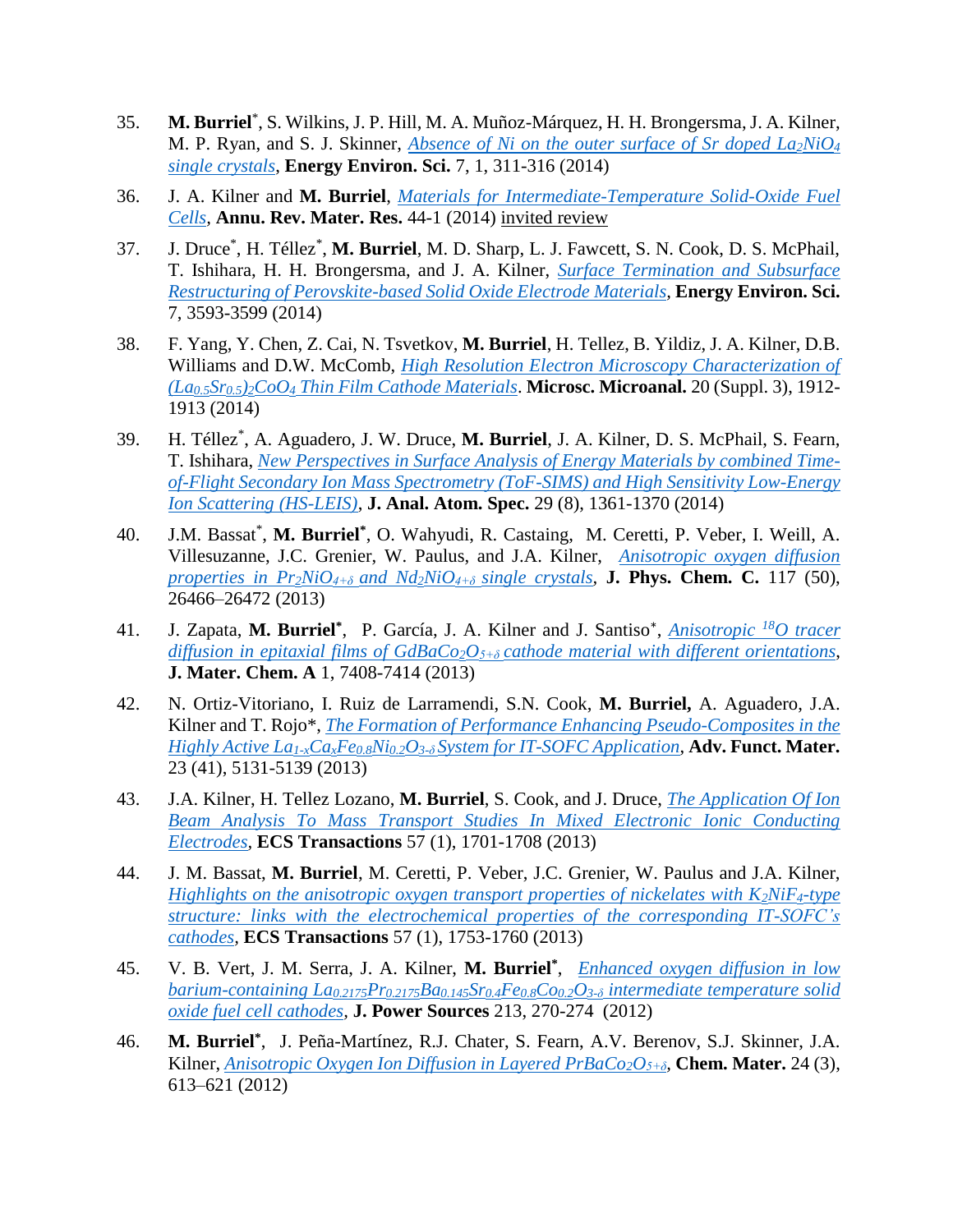- 47. C. Niedrig\* , S. Taufall, **M. Burriel**, W. Menesklou, S.F. Wagner, S. Baumann and E. Ivers-Tiffée, *[Thermal Stability of the Cubic Phase in Ba](http://www.sciencedirect.com/science/article/pii/S0167273811003341)0.5Sr0.5Co0.8Fe0.2O3-δ (BSCF),* **Solid State Ionics** 197 (1), 25-31 (2011).
- 48. J. Santiso\* and **M. Burriel**, *[Deposition and characterisation of epitaxial oxide thin films](http://link.springer.com/article/10.1007%2Fs10008-010-1214-6)  [for SOFCs](http://link.springer.com/article/10.1007%2Fs10008-010-1214-6)*, **J. Solid State Electrochem.** 15 (5), 985-1006 (2011), invited review.
- 49. **M. Burriel\*** , M. Casas-Cabanas, J. Zapata, H. Tan, J. Verbeeck, C. Solís, J. Roqueta, S.J. Skinner, J.A. Kilner, G. Van Tendeloo and J. Santiso, *[Influence of the microstructure on](http://pubs.acs.org/doi/abs/10.1021/cm101423z)  [the high temperature transport properties of GdBaCo](http://pubs.acs.org/doi/abs/10.1021/cm101423z)2O5.5+δ epitaxial films,* **Chem. Mater.** 22 (19), 5512–5520 (2010).
- 50. A. Cavallaro, **M. Burriel**, J. Roqueta, A. Apostolidis, A. Bernardi, A. Tarancón, R. Srinivasan, S. N. Cook, H.L. Fraser, J.A. Kilner, D.W. McComb, J. Santiso<sup>\*</sup>, *Electronic [nature of the enhanced conductivity in YSZ-STO multilayers deposited by PLD,](http://www.sciencedirect.com/science/article/pii/S0167273810001323)* **Solid State Ionics** 181 [13-14], 592-601 (2010), Solid State Ionics 2010 Best Paper Award
- 51. **M. Burriel\*** , C. Niedrig, S.F.Wagner, W. Menesklou, J. Santiso and E. Ivers-Tiffée, *[BSCF](http://www.sciencedirect.com/science/article/pii/S0167273810001232)  [epitaxial thin films: Electrical transport and oxygen surface exchange,](http://www.sciencedirect.com/science/article/pii/S0167273810001232)* **Solid State Ionics** 181 [13-14], 602-608 (2010).
- 52. A. Tarancón\* , **M. Burriel\*** , J. Santiso, S.J. Skinner and J.A. Kilner\* , *[Advances in layered](http://pubs.rsc.org/en/Content/ArticleLanding/2010/JM/b922430k)  [oxide cathodes for intermediate temperature solid oxide fuel cells,](http://pubs.rsc.org/en/Content/ArticleLanding/2010/JM/b922430k)* **J. Mater. Chem.** 20, 3799-3813 (2010) invited review
- 53. M. Burriel, J. Santiso, M. Rossell, G. Van Tendeloo, A. Figueras and G. Garcia<sup>\*</sup>, *Enhancing Total Conductivity of La2NiO4+δ [Epitaxial Thin Films by Reducing Thickness](http://pubs.acs.org/doi/abs/10.1021/jp7101622)***, J. Phys. Chem. C** 112 [29], 10982-10987 (2008)
- 54. G. Garcia\* , **M. Burriel**, J. Santiso and N. Bonanos, *[Electrical conductivity and oxygen](http://jes.ecsdl.org/content/155/3/P28.abstract)  exchange kinetics of La2NiO4+δ [thin films grown by Chemical Vapour Deposition](http://jes.ecsdl.org/content/155/3/P28.abstract)*, **J. Electrochem. Soc.** 155 [3], 28-32 (2008).
- 55. **M. Burriel**, G. Garcia, J. Santiso\*, J. A. Kilner, R. J. Chater and S. J. Skinner, *Anisotropic [oxygen diffusion properties in epitaxial thin films of La](http://pubs.rsc.org/en/Content/ArticleLanding/2008/JM/b711341b)2NiO4+δ,* **J. Mater. Chem.** 18, 416- 422 (2008). **Work selected as "hot article"**
- 56. **M. Burriel**, G. Garcia, M. Rossell, A. Figueras, G. Van Tendeloo, J. Santiso\* , *[Enhanced](http://pubs.acs.org/doi/abs/10.1021/cm070804e)  [high-temperature electronic transport properties in nanostructured epitaxial thin films of](http://pubs.acs.org/doi/abs/10.1021/cm070804e)  the La*<sub>n+1</sub> $Ni_nO_{3n+1}$ *Ruddlesden-Popper series (n = 1, 2, 3, ∞)*, **Chem. Mater.** 19 [16], 4056-4062 (2007).
- 57. A.N. Hansson\* , **M. Burriel**, G. Garcia, S. Linderoth, M.A.J. Somers, *[Oxidation of Fe-22Cr](http://link.springer.com/article/10.1007%2Fs11085-007-9060-3)  Coated with Co3O4[: Microstructure Evolution and the Effect of Growth Stresses,](http://link.springer.com/article/10.1007%2Fs11085-007-9060-3)* **Oxid. Met.** 68 [1-2], 23-36 (2007).
- 58. **M. Burriel**, G. Garcia\* , J. Santiso, A. N. Hansson, S. Linderoth, A.Figueras, *[Co](http://www.sciencedirect.com/science/article/pii/S0040609004011782)3O<sup>4</sup> [protective coatings prepared by pulsed injection metal-organic chemical vapour](http://www.sciencedirect.com/science/article/pii/S0040609004011782)  [deposition,](http://www.sciencedirect.com/science/article/pii/S0040609004011782)* **Thin Solid Films** 473, 98-103 (2005).
- 59. **M. Burriel**, G. Garcia\* , J. Santiso, A. Abrutis, Z. Saltyte and A. Figueras, *[Growth kinetics,](http://onlinelibrary.wiley.com/doi/10.1002/cvde.200406320/abstract)  composition and morphology of Co3O<sup>4</sup> [thin films prepared by the Pulsed Liquid Injection](http://onlinelibrary.wiley.com/doi/10.1002/cvde.200406320/abstract)  [MOCVD,](http://onlinelibrary.wiley.com/doi/10.1002/cvde.200406320/abstract)* **Chem. Vapor Depos.** 11, 106-111 (2005).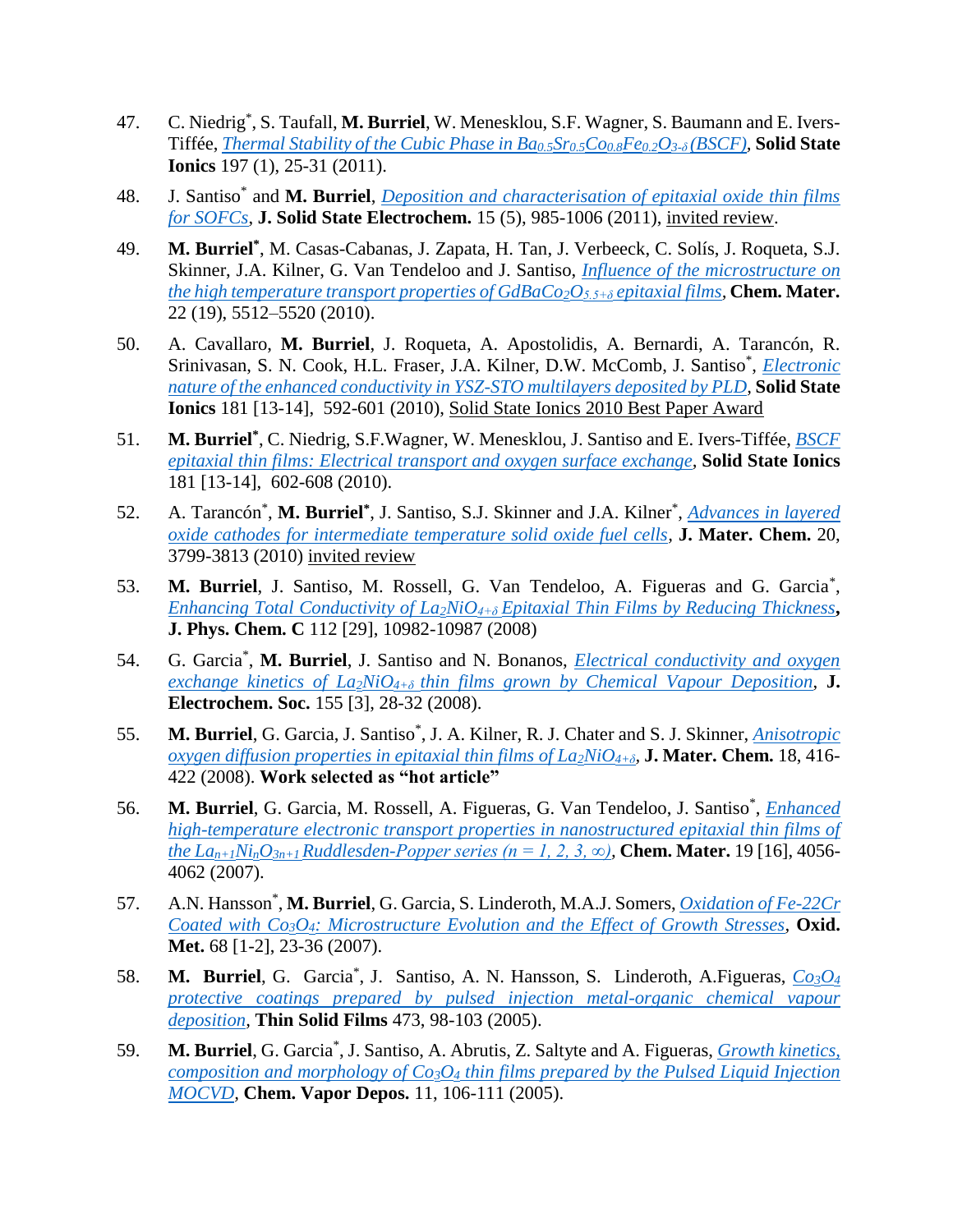## *Editorials*

- 60. **M. Burriel**, R. Dittmann, A. Tarancón, D.S. Mebane, *Special Issue for the E-MRS Spring Meeting Symposium R on Solid State Ionics*, **Solid State Ionics**, 334, 87 (2019)
- 61. R. A. De Souza, K. Amezawa, **M. Burriel**, W. Chueh, and E. M. Kelder, *Special Issue for the E-MRS Spring Meeting Symposium D on Solid State Ionics*, **Solid State Ionics**, 299, 1 (2017)

## *Books and book chapters*

- 1. S. Bagdzevicius, K. Maas, M. Boudard, **M. Burriel,** *Interface-Type Resistive Switching in Perovskite Materials*. In: Rupp J., Ielmini D., Valov I. (eds) Resistive Switching: Oxide Materials, Mechanisms, Devices and Operations. Electronic Materials: Science & Technology. Springer, Cham, (2022) Print ISBN: 978-3-030-42423-7, Online ISBN: 978- 3-030-42424-4; pp. 235–287
- 2. **M. Burriel López,** *Epitaxial Thin Films of Lanthanum Nickel Oxides. Deposition by PI-MOCVD, Structural Characterization and High Temperature Transport Properties,* Verlag Dr. Müller (2008) ISBN 978-3-8364-7497-9

### *Conference proceedings*

- 1. J. M. Bassat, **M. Burriel,** R. Castaing, O. Wahyudi, P. Veber, I. Weill, M. Zaghrioui, M. Cerreti, A. Villesuzanne, W. Paulus, J. C. Grenier and J. A. Kilner, **"Anisotropy of the oxygen diffusion in Ln2NiO4+ (Ln=La, Nd, Pr) single crystals**", *Proceedings of the 10th European SOFC Forum*, Lucerne, Switzerland, 2012.
- 2. J. A. Kilner, **M. Burriel,** S. Cook, H. Tellez, M. Sharp and J. Druce, **"LEIS of Oxide Air Electrode Surfaces**", *Proceedings of the 10th European SOFC Forum*, Lucerne, Switzerland, 2012.
- 3. **M. Burriel**, S. Wilkins, J. Hill, M. Ryan, S.J. Skinner and J.A. Kilner, **"Study of the surface structure of Sr doped La2NiO<sup>4</sup> single crystal"**, *Proceedings of the 9th European SOFC Forum,* Lucerne, Switzerland, 2010.
- 4. **M. Burriel**, M. Casas-Cabanas, J. Zapata, H. Tan, J. Verbeeck, C. Solís, J. Roqueta, S.J. Skinner, J.A. Kilner, G. Van Tendeloo and J. Santiso, **"Microstructure and Transport Properties of GdBaCo2O5+δ Epitaxial Thin Films"**, *Proceedings of the 9th European SOFC Forum,* Lucerne, Switzerland, 2010.
- 5. **M. Burriel**, G. Garcia, J. Santiso, J. A. Kilner, R. J. Chater and S. J. Skinner, **Oxygen Transport in Epitaxial Thin Films of La2NiO4+δ**, *Proceedings of the 7th European SOFC Forum,* Lucerne, Switzerland, 2006.
- 6. **M. Burriel**, G. Garcia, M.D. Rossell, and J. Santiso, **Propiedades de transporte a alta temperatura de capas delgadas de niquelatos de lantano preparadas mediante MOCVD**, *Proceedings of the 2nd National Congress of Fuel Cells*, CONAPPICE, Madrid, Spain, 2006.
- 7. **M. Burriel**, C. Solís, G. Garcia, M. D. Rossell, M. Casas-Cabanas, G. Van Tendeloo, S. J. Skinner, J. A. Kilner, J. Santiso, **Influencia de la microestructura en el transporte**